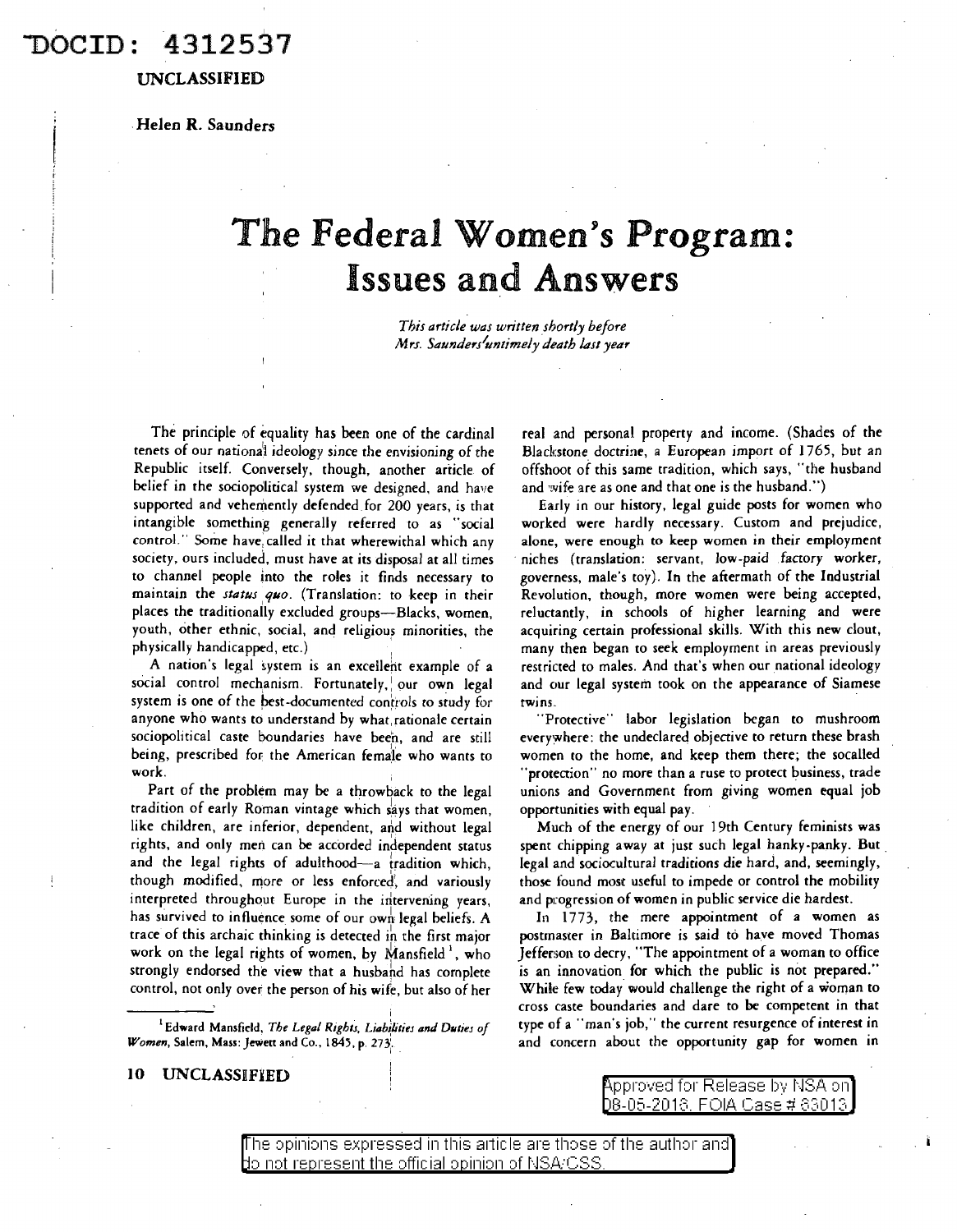# l>OCID: 4312537

Government strongly suggest chat many still nurture the same attitudes-the subtly of their manifestation notwith standing.

Another interesting historical reference is this comment on an increase in promotions for women which the Civil Service Commission included in its annual report to Congress for the year ending 30 June 1891:

"The promotions have been won on the basis of the efficiency records kept in the departments and the close competitive *tests* which have supplemented chose records, and show that when women in public service have a fair and even chance with the men, they win their full share of the more lucrative and responsible positions."<sup>2</sup>

With this kind of enlightenment in 1891, one has to ask, "What happened?" Why 80 years later the need for this umpteenth attempt-the Federal Women's Program-to achieve this "fair and even chance" in public service?

Unfortunately, it was not until the 1960's that any meaningful Federal legislation or Executive Orders addressed the subject of job equality for women. The scoreboard looks like this:

1961-President Kennedy by Executive Order established a Commission on the Status of Women, and an Interdepartmental Committee and a Citizen's Advisory Council on the Status of Women to carry oul: the Commission recommendations. I

1962-Federal appointing officers, men, were enjoined by law. to stop specifying sex preferences in filling job vacancies. most of whom. were

1963-The Equal Pay Act, which required equal pay for equal work situations, was enacted-the *first* legislation affecting women enacted since the voting-rights law in 1920.

1964-The Civil Rights Act, Title VII, set forth a national policy of equal employment opportunity without discrimination because of race, color, religion, sex, or national origin. Curiously, though, this Act did not cover Federal employees!

1965-To bridge this gap, President Johnson, by Executive Order 11246, expanded the Government's position on equal opportunity to ,include its own workforce and to levy certain equal opportunity restrictions on Federal contractors and subcontractors. Even more curious, Johnson's Order spoke only of discrimination because of race, creed (religion), color, or national origin-sex wasn't even alluded to.

1967--President Johnson amended his previous Order with Executive Order 11375, specifically recognizing sex discrimination as a real deterrent to equal opportunity for over a third of the Federal workforce. Both Orders delegated supervision, leadership, and guidance and review responsibilities to the Civil Service Commission "in the conduct of equal employment opportunity programs for the civilian employees of, and applications for employment within, executive departments and agencies . . . " Further, that aspect of the Federal EEO program relating to women's interests was to retain its separate identity as the Federal Women's Program (FWP.)

1969-President Nixon, by *Executive* Order 11478, issued new and stronger guidelines on equal employment opportunity, as a result of recommendations submitted to him by the Civil Service Commission. This order superseded those parts of Executive Orders 11246 and 11375 applicable to Federal employment. And thereby hangs a tale. For Executive Order 11478 not only reintegrated the FWP with the overall Federal EEO Program, thereby depriving the FWP of some of its newlyfound clout; it also assigned to an agency's Director of Equal Employment Opportunity *(in all of Government, only two females now hold this position)* \_the responsibility for program progress; the Federal Women's Program Coordinator on his staff acts as a point of contact in assuring that the program covers those areas having singular application to equal opportunity for women.

Despite this virtual legal revolution, at the end of the decade, many women long in the women's rights struggle felt that discrimination against women in hiring and promotion in the private sector was still a disgrace, and in the Federal Government, job discrimination was a national scandal.

And this condition still exists for good reasons. The Executive Order is the *only.* legal weapon women have to fight discrimination in the Government, and yet, despite Commission guidance since early 1970 that "all actions agencies take to enhance opportunities for employees, minority or otherwise, must also be taken to enhance opportunities for women," few agencies can show any measurable results. Moreover, agency directors of EEO are still overwhelmingly male, *the* majority of whom appear to be no freer of traditional attitudes than their brothers of yesteryear; few women even have significant positions on EEO staffs; and, from the advent of the Federal Women's Program until early 1971, most FWP Coordinators and Committee Chairmen were men.

Recent Federal statistics do reflect some progress in equalizing opportunities for women, but the snail-like pace of this progress continues to turn women off. Many managers, directors of EEO, and women themselves,

UNCLASSIFIED 11

THE TREST CONSTRUCT CONSERVATION CONSERVATION CONSERVATION CONSERVATION CONSERVATION CONSERVATION CONSERVATION CONSERVATION CONSERVATION CONSERVATION CONSERVATION CONSERVATION CONSERVATION CONSERVATION CONSERVATION CONSERV Subcommittee on Education and Labor, House of Representatives, 91st Congress, 2nd Session, on Section 805, KR. J609B. U.S. Goverhment Printing Office, Washington: 1970. pp. 459-469.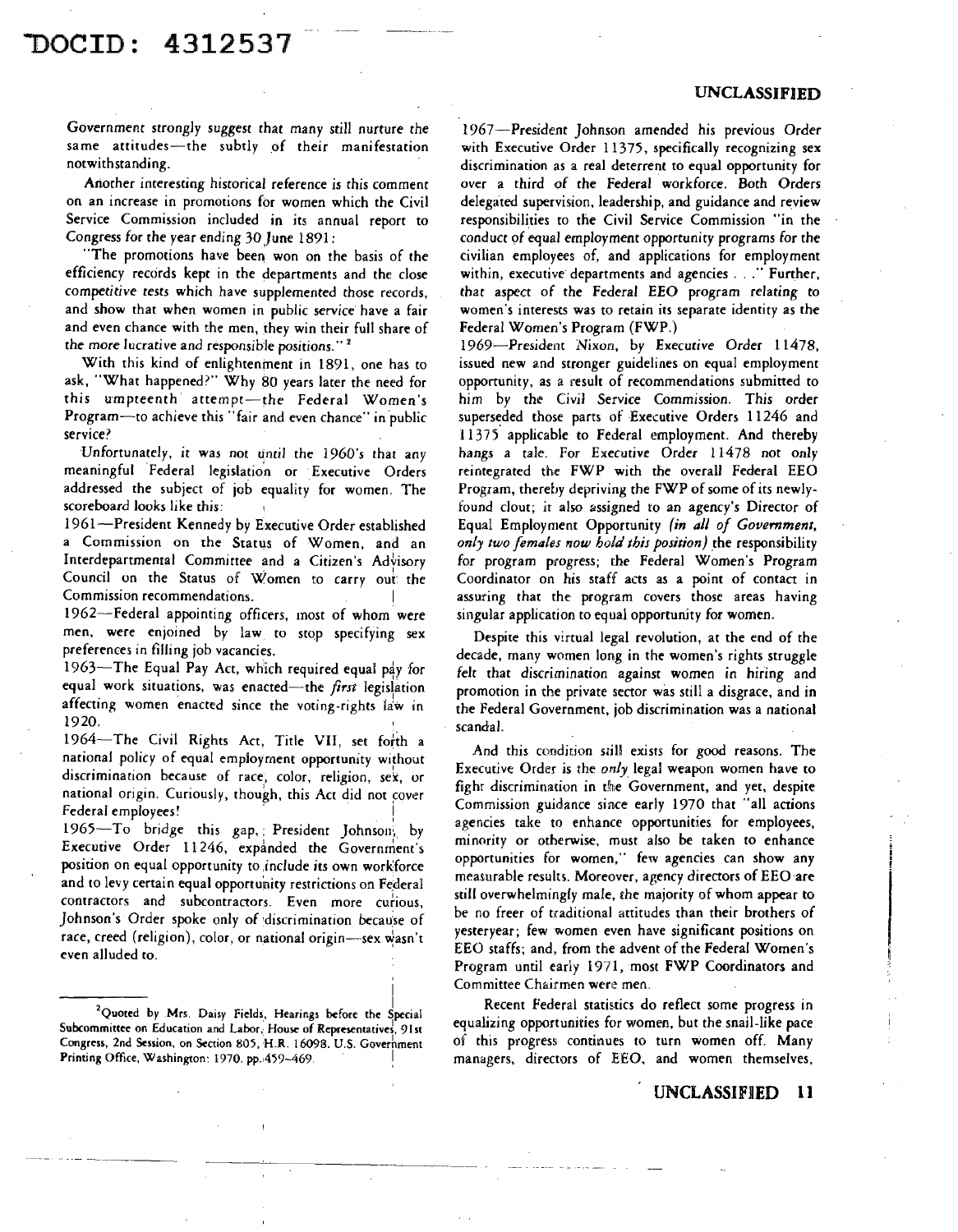### -noctn: 4312537

#### UNCLASSIFIED

continue to view the concerns of women as something apart from those addressed in equal opportunity programs designed for minorities-hiring, training and development, placement, and promotions. Even though over one third of the Federal white-collar workforce are women, and more than half of all. the people in the ethnic minorities are women, efforts to wipe out discrimination in Federal jobs continue to appear to be oriented coward the minoritygroup male who has not profited from the system. Women, as independent individual persons, continue to be almost invisible because Federal decision-makers still seem reluctant to bury the group stereotype.

A few comments on these bread-and-butter issues seem worth including here.

A. *Hiring-While* the total number of women in the Federal workforce continues to increase, most of the new hires are still being channeled into "women's jobs," (translation: secretarial, typists, clerical, etc., all the lower end of the grade/pay scales). How else to account for this statistic on male/female average GS-grade levels, 1961/1969:<sup>3</sup>

| $1961 -$ Male: GS-9.0 | 1969—Male: GS-9.6 |
|-----------------------|-------------------|
| Female: GS-4.0        | Female: GS-5.6    |

Despite the statements and promises of the past three administrations, the number of women being hired at the mid- and senior-grade levels is still nothing to shout about.

B. *Training-Traiining* opportuniries for female employees in low grades remain scaree. The more rewarding training programs still seem to be designed for mid- and senior-level positions and most of the selectees are male.

The major thrust of Federal efforts in this area for employees in low grades is upward mobility-the Federal Government's term for an omnibus program designed to develop new career systems and eliminate dead-end jobs.

Further, all agencies are being pressed to increase substantially the management and executive training opportunities for mid- and senior-level women careerists.

C. *Placement*-There is still too little concern given to the potential of the female workforce; education, training, experience, and interests are generally overlooked. Hence, few women are assigned to supervisory, management, or decision-making positions. Appointive details are also often denied. The climate for acceptance of women in jobs long considered the male preserve is still very negative. Both the Commission and most Government agencies have a long way to go to bridge this gap.

<sup>3</sup>U.S. Civil Service Commission statistics.

D. *Promotions-Throughout* Government, few women, despite their credentials, expect to be promoted into the mid- and senior-grade levels as regularly as their male co-workers. Executive-level promotions appear to be even more restricted. Money is no less powerful an incentive for female careerists than for men, yet jobs that offer more money, prestige, and influence continue to be offered to women on a token basis. As in the private sector, discrepancies between male and female salaries for Federal professionals, from first employment to retirement, still exist in almost every career field. Indeed, they are so commonplace as to be taken for granted by both managers and employees of both sexes. Recent breezes emanating from the White House on this subject and ·new thinking on the concept of goals and timetables as a means of alleviating this sicuarion may make a difference. It's too early to tell.

To be sure, women in Federal employ today can, and some do, comphin formally about inequities through the Commission's discrimination complaints-and-appeals system, established in 1969. Still, many more have complaints than complain, probably because many consider complaining an exercise in futility, since the reasons for sex discrimination antedate the Federal system itself. Further, many highly qualified distaffers opt to suffer in silence rather than become that social monster, the aggressive woman. Others would just rather spare themselves back!ash-period.

On the other hand, many aspiring Federal careerists are beginning to vocalize their distaste for the roles tradition has cut out for them. They're beginning to question why opportunity is so equal for those jobs at the bottom, the ones usually reserved for ethnic minorities, and so unequal for those jobs on the upper rungs of the ladder, the unique talent *or* potential for which is found almost exclusively in males. More and more distaffers are beginning to say "enough of this homage to 'breakthroughs' into employment situations once reserved 'for men only'; tokenism by any other name is still tokenism."

No, the Federal Women's Program is not a euphemism for Women's Lib. The common denominator here is sex discrimination in employment, the pervasiveness of which cuts directly across all racial, religious, ethnic, economic, political, and social boundaries. And the rationalizations offered for denying women equal opportunities in the Federal service are the same as those confronting women in business and finance, trades and shop work, medicine, law and education.

Whik the revitalized Women's Rights/Women's Liberation movement leaves no area of rights and privileges unchallenged, the Federal Women's Program

12 UNCLASSIFIED